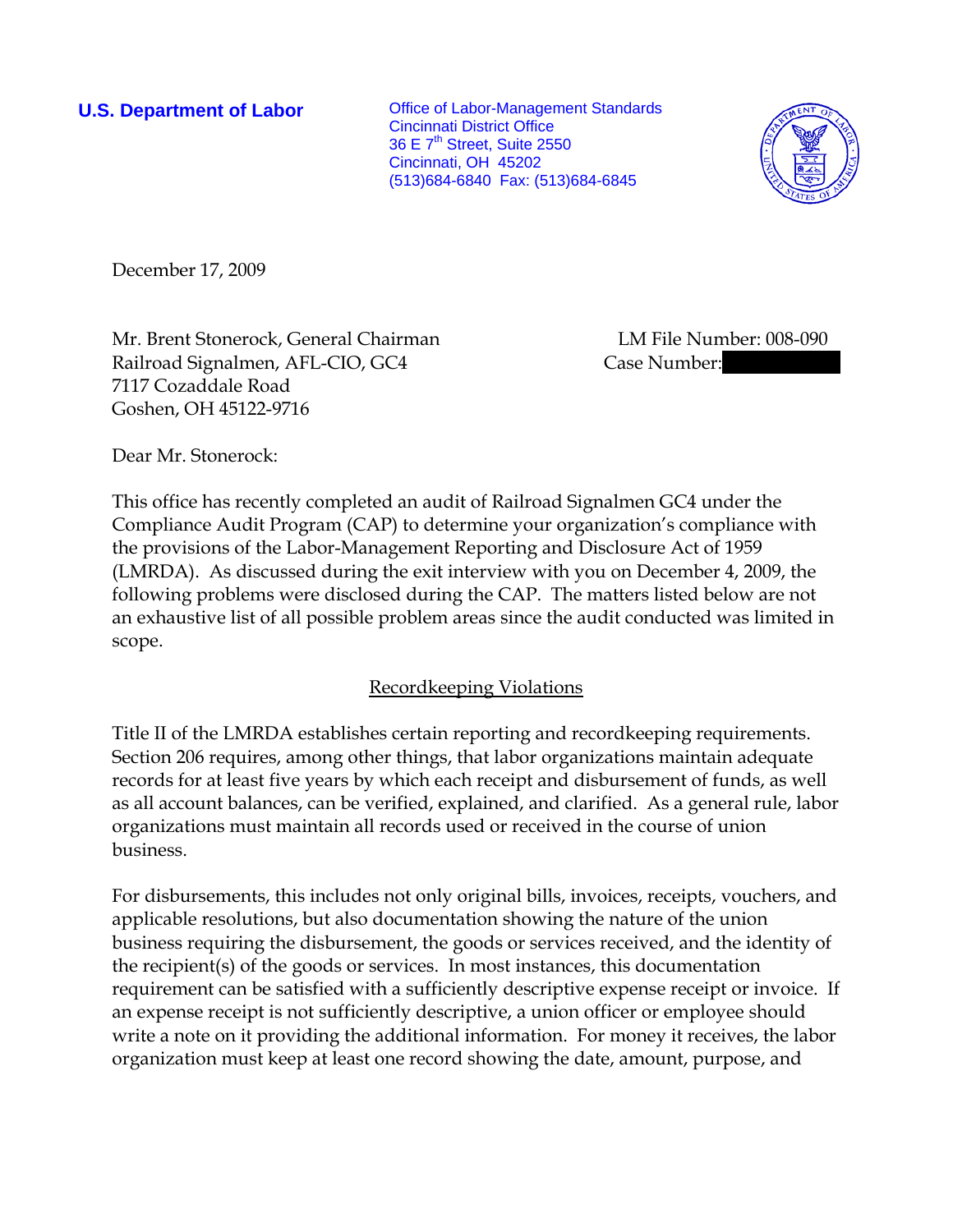source of that money. The labor organization must also retain bank records for all accounts.

The audit of GC4's 2008 records revealed the following recordkeeping violations:

1. General Disbursements

GC4 failed to maintain supporting documentation for a debit card purchase totaling \$798.74 paid to Best Buy in January 2008. In addition, the union failed to maintain sufficient supporting documentation to verify a debit card purchase totaling \$168.00 paid to Hampton Inn of Athens in November 2008.

As previously noted above, labor organizations must retain original receipts, bills, and vouchers for all disbursements. The president and treasurer (or corresponding principal officers) of your union, who are required to sign your union's LM report, are responsible for properly maintaining union records.

2. Lost Wages and Salary Payments

GC4 did not retain adequate documentation for any lost wage payments to you during the audit year. For lost time payments, the union must maintain records in support of claims that identify each date lost wages were incurred, the number of hours lost or hours claimed on each date, the applicable rate of pay, and a description of the union business conducted. The OLMS audit found that GC4 itemized only total hours claimed in a two-week period and the rate of pay.

The audit disclosed that you do not receive a straight salary. Instead you earn an hourly wage when performing work for the union on your own time. Therefore, any hourly payments to you that constitute salary must be supported with a record showing the date you performed work for the union, the number of hours worked, the rate of pay, and a description of the work being performed for the union.

GC4 combined lost time and salary payments to you in one check. The record kept supporting these combined payments must show what portion of the check is for lost time and what portion is for salary, along with the other information described above.

During the exit interview, I provided a sample of an expense voucher GC4 may use to satisfy this requirement. The sample identifies the type of information and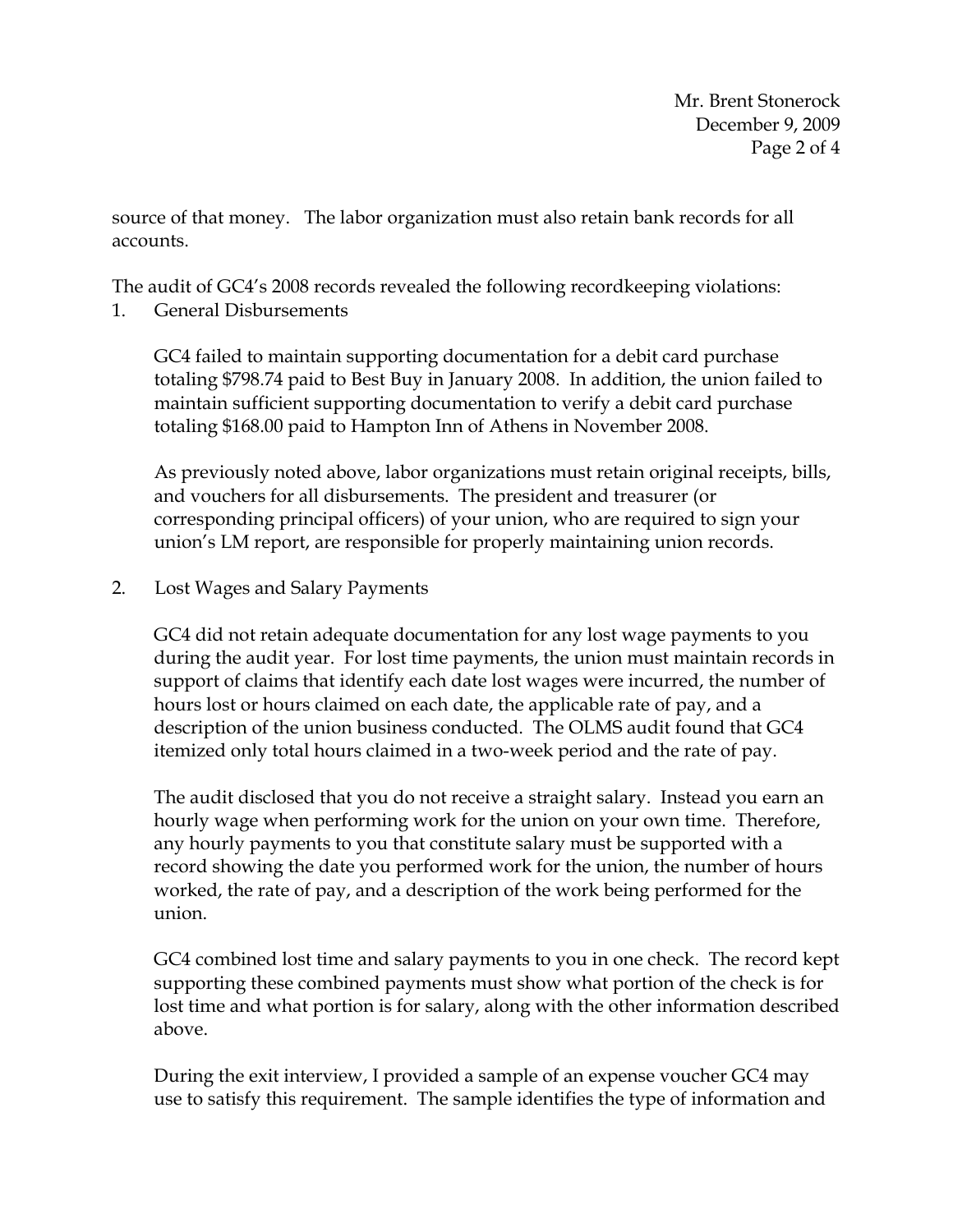Mr. Brent Stonerock December 9, 2009 Page 3 of 4

documentation that the local must maintain for lost wages and other officer payments.

Based on your assurance that GC4 will retain adequate documentation in the future, OLMS will take no further enforcement action at this time regarding the above violations.

## Reporting Violation

The audit disclosed a violation of LMRDA Section 201(b), which requires labor organizations to file annual financial reports accurately disclosing their financial condition and operations. The Form LM-3 Labor Organization Annual Report filed by GC4 for fiscal years ending December 31, 2007, and December 31, 2008, were deficient in the following area:

1. Cash Reconciliation

LM-3 for the fiscal year ending 12/31/2008

According to OLMS' calculation, your union's cash reconciliation is off by \$10,878 on its Form LM-3 for the fiscal year ending December 31, 2008. The cash reconciliation is calculated by adding the amount in Item 44 (Total Receipts) to the amount in column A of Item 25 (Cash), then subtracting Item 55 (Total Disbursements). This should match the amount reported in column B of Item 25 (Cash).

OLMS analysis shows that the \$63,603 reported by the union in Item 55 (Total Disbursements) is incorrect. OLMS calculated the union's total disbursements for 2008 at \$74,622. This amount may have been underreported by the union, in part, because the union does not appear to report in Statement B the payroll withholdings and deductions reported on line 10 of Item 24. Employer portions of the FICA withholdings should be reported in Item 48 (Office and Administrative Expense) and other withholdings and deductions should be reported in Item 54 (Other Disbursements).

LM-3 for the fiscal year ending December 31, 2007

The union's LM-3 report for the fiscal year ending December 31, 2007 is deficient in that the amount reported in column A of Item 25 (Cash at the start of the